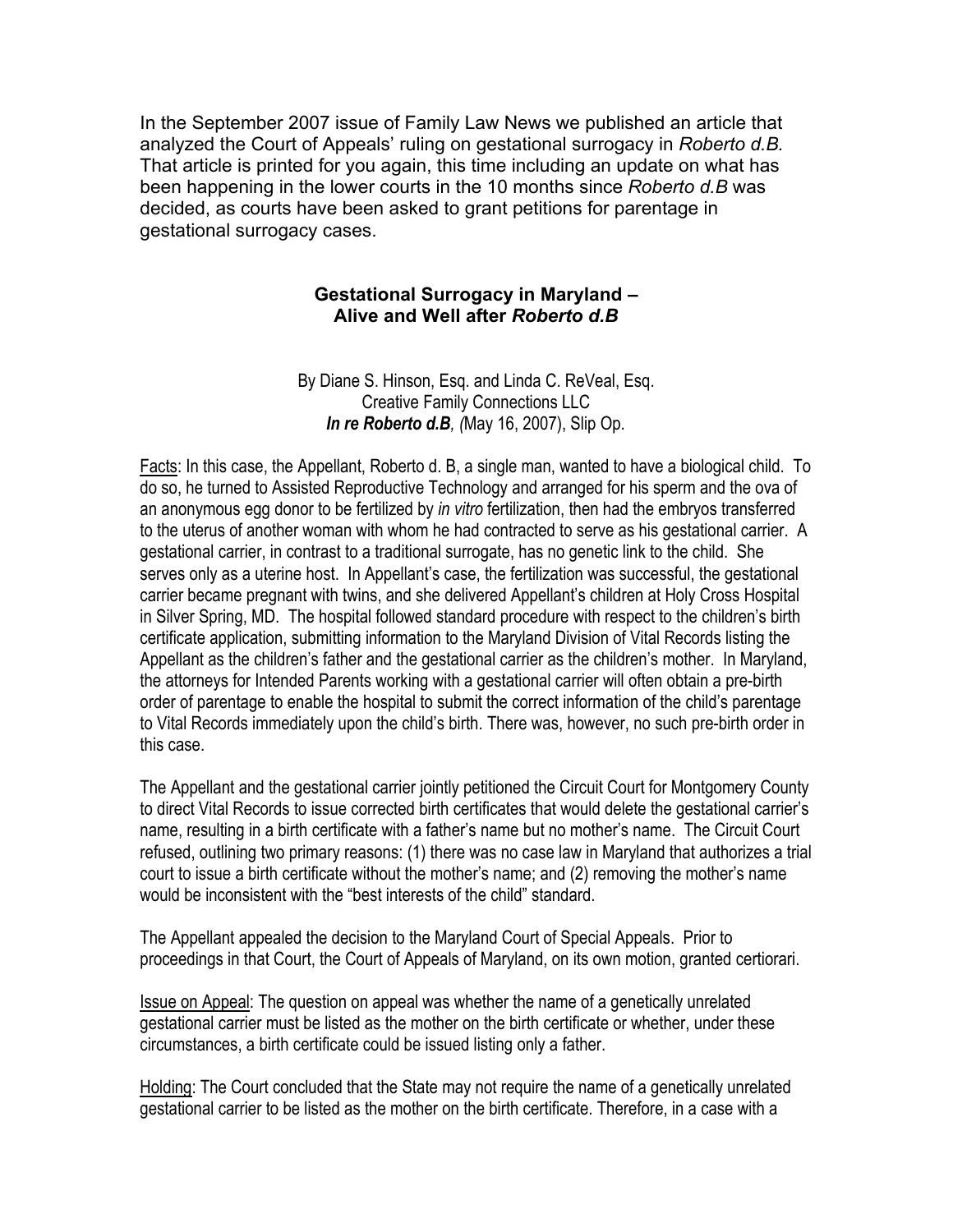single father and a (genetically unrelated) gestational carrier, the birth certificate should properly list the name of the father only, with the name of the mother left blank. The lower court decision was therefore reversed and remanded.

### Reasoning of the Court

In a 4-3 decision that included two separate dissents, the Court first concluded that a trial court "may" order the issuance of a birth certificate on which no mother is named. The Court then concluded that when there is an egg donor, a genetically unlinked gestational carrier and a biological father, the trial court "must" order the issuance of a birth certificate that lists only the father and no mother. The Court reasoned that the Maryland's Equal Rights Amendment forbids the granting of more rights to one sex over the other. Given that Maryland paternity statutes provide a means for a genetically unrelated man to disavow paternity, a genetically unrelated woman must similarly be allowed to disavow maternity. Otherwise, there would be an Equal Rights violation. Finally, the Court held that the "best interest of the child" standard (applied by the lower court) is typically applied in a dispute between two natural, fit parents and not between parents and non-parents, unless the natural parent is found to be unfit. Accordingly, the Court determined that the "best interest of the child" is inapplicable to the case at hand.

### (1) Maryland Law Permits the Issuance of a Birth Certificate on which no Mother is Named

The Court concluded that Maryland law allows a trial court to order the issuance of a birth certificate without a mother's name. Specifically, the Court noted that Maryland Code (1982, 2005 Repl. Vol., 2006) § 4-211 of the Health-General Article allows for the issuance of a birth certificate in a situation in which "a court of competent jurisdiction has entered an order as to the parentage, legitimation, or adoption of the individual." (Emphasis in original.) The Court reasoned that by using the word "parentage" without regard to gender, the statute provided a court the basis to make finding of law in connection with either a mother or a father and to order that a birth certificate reflect its finding. Accordingly, the Court found that a trial court can authorize a birth certificate that does not list a mother's name. The Court further noted that Vital Records had no objection to such a format, citing a letter approved by the Birth Section Chief of the Maryland Department of Vital Records, outlining the method already in place by which birth certificates are obtained in the case of gestational carriers without the name of a mother.

# (2) Maryland's Equal Rights Amendment would be Violated if a Genetically Unrelated Mother Could not be Removed from a Birth Certificate.

The Court found that any action by the State, which imposes a burden on, or grants a benefit to one sex and not to the other, without a substantial basis, violates the Maryland Equal Rights Amendment. The Maryland paternity statute outlines a procedure pursuant to which the State can establish paternity and thereby hold alleged fathers responsible for parental duties. The statute also provides a means for alleged fathers to disprove paternity, including through evidence supplied by a blood test or genetic test. If no genetic connection is found, a court in Maryland may declare that an alleged father has no parental status. The Court noted that the statute, as written, does not afford the same rights to women because it does not take into account all of the options provided in the current world made possible by Assisted Reproductive Technology. The Court explained: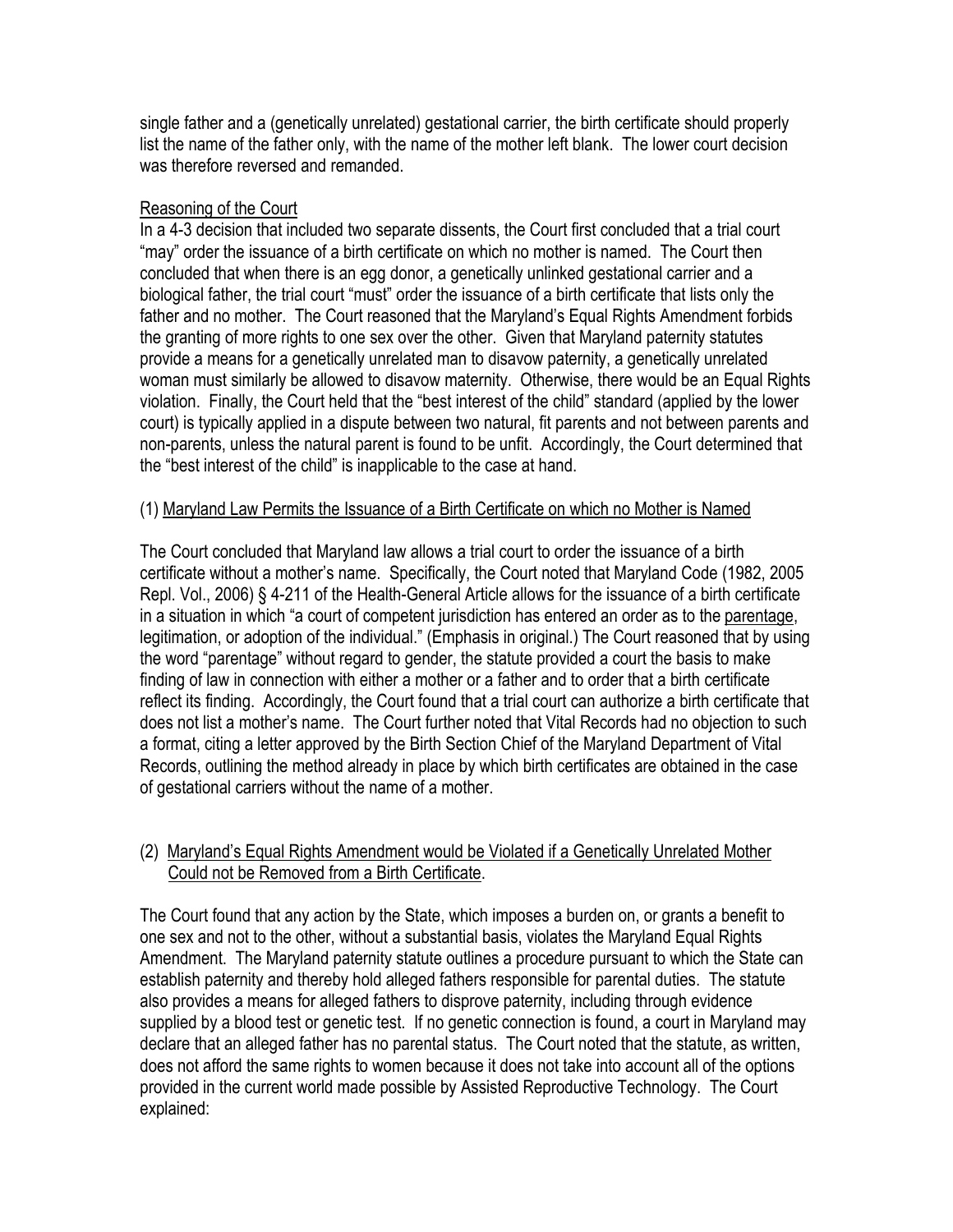*What had not been fathomed exists today. The methods by which people can produce children have changed; the option of having children is now available, using these methods, to people who, otherwise, would not be able to have children. Whether the reasons for having a child in the traditional sense are biological or not, adoption is no*  longer the only option. One can certainly imagine a married couple that is infertile, but *wishes to have children of their own genetic makeup. Assisted reproductive technology allows for that to occur. The paternity statute, clearly, did not contemplate the many potential legal issues arising from these new technologies, issues that will continue to arise unless the laws are rewritten or construed in light of these new technologies. As it exists, the paternity statute serves to restrict, rather than protect, the relationships the intended parents wish to have with children conceived using these new processes.* 

Slip Op. at 12.

Given that the Maryland's Equal Rights Amendment forbids granting more rights to one sex than the other, the Court found that the paternity statue must be construed to apply equally both to males and females. To find otherwise would effectively require the State to force unwanted and unintended legal, parental status on a woman despite her lack of a genetic connection. Specifically, a woman must be allowed to disprove maternity by the same means by which a man can disprove paternity, and the State must issue birth certificates that reflect this finding. More specifically, in a case like this one, the biological father is listed on the birth certificate and the gestational carrier is not.

# (3) The "Best Interest of the Child" Standard is Inapplicable

The Court rejected the lower court's suggestion that a "Best Interest of the Child" standard was applicable in this case. It explained that the Best Interests applicability is highly dependent on the circumstances of an individual case. After a lengthy review of case law, the Court identified two general scenarios in which the State ordinarily applies the Best Interests standard. The first is a situation in which two natural parents vie for custody of a child. Given that natural parents possess constitutionally protected, fundamental parental rights, in a custody battle each parent neutralizes the other's right and the State is left with the Best Interests standard in order to determine custody. Second, the Best Interests standard may be addressed in a dispute between a third party and a natural parent *if* the natural parent has been found to be unfit. In short, absent a finding that the natural parent is unfit, the constitutionally protected, fundamental parental rights of a natural parent automatically override the claims of a third party and the application of the Best Interests standard is unnecessary.

The Court found that the case at hand involved neither scenario. This was not a case in which two natural parents disputed custody or in which a third party sought custody over a natural parent that had been found to be unfit. In fact, the Court determined that there was no dispute whatsoever over parental rights. Moreover, in this case the only natural parent was Roberto d. B – and there was no finding or even an allegation that he was unfit. Accordingly, the Court ruled that the lower court was wrong to suggest that the Best Interests standard should be used.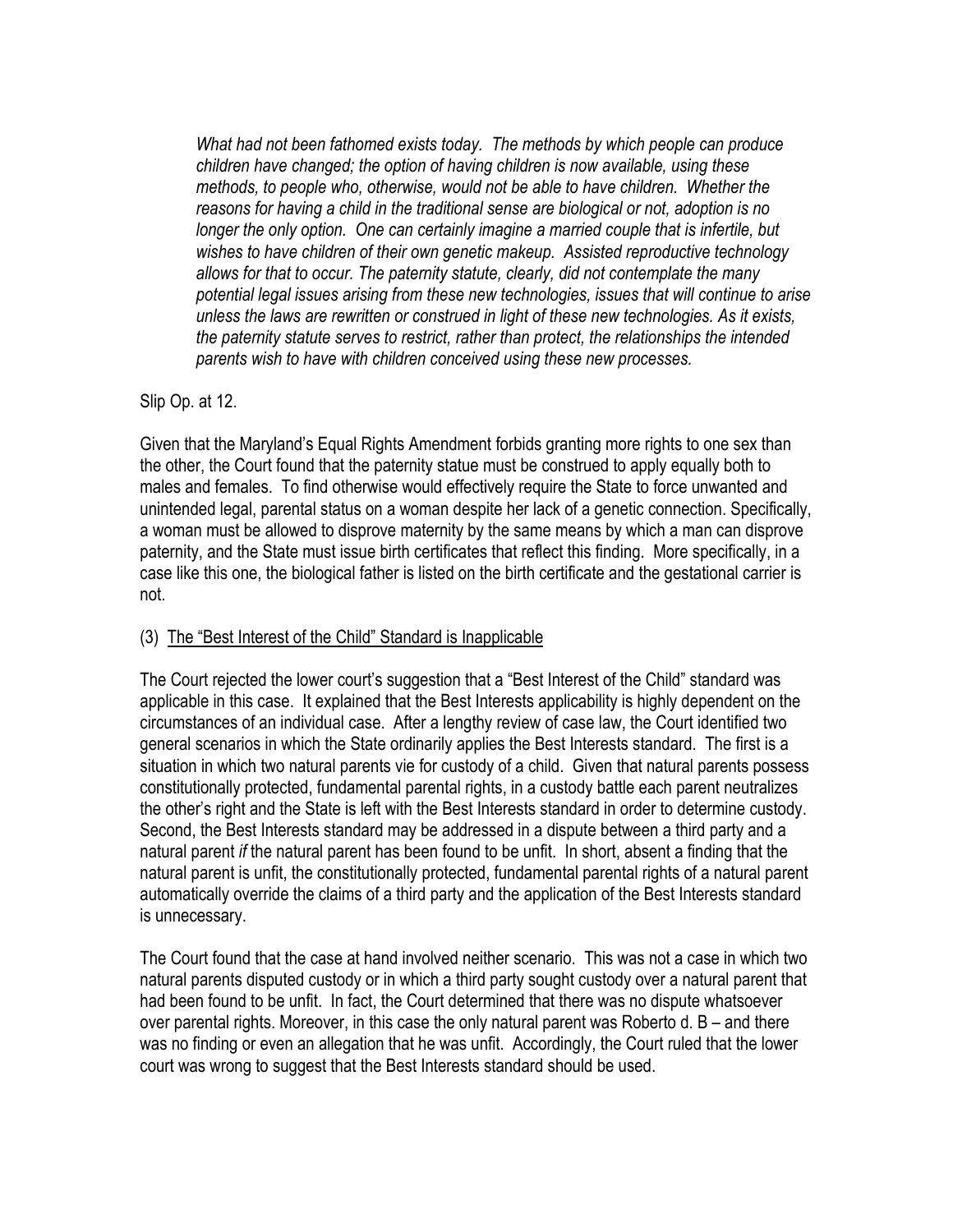#### Dictum (and Analyis)

The Court emphasized in its ruling that its decision was narrowly crafted: *This opinion does not attempt to predict the future of reproductive technologies, it does not attempt to write policy on the topic of surrogacy, and it does not define what a "mother" is.* Slip Op. at n.15. Notwithstanding this laudatory statement, the Court then went on, in dictum, to discuss matters outside the scope of its narrow ruling. Most notably, the Court stated, somewhat off-handedly, in what could be entirely contradictory both to the ruling of the case (which implicity approved a gestational carrier arrangement) and to countless lower court rulings in Maryland (in which gestational carrier arrangements are regularly reviewed), that *it requires noting that surrogacy contacts [sic], that is the payment of money for a child, are illegal in Maryland.* Slip Op. at 27-28. The Court cited as the basis for this statement two statutes that proscribe payments for the relinquishment of custody of a child and three reported decisions. Notably, neither the statues nor the cases cited involved surrogacy in any fashion. Rather, all involved payments to a birth parent in exchange for the relinquishment of custody or parental rights.

There is no question that payment of money to a birth parent in exchange for the relinquishment of custody or parental rights is illegal under Maryland law. There is not, however, a single statute or case in Maryland holding that surrogacy contracts are illegal. Indeed, the only opinion at all before *Roberto* was a Maryland Attorney General's opinion, issued in 2000. While the Attorney General did opine that paying a fee to a traditional surrogate would raise a problem under Maryland's laws, he also concluded that the same problems would *not* be raised with a gestational carrier. 85 OAG 438 at n.22 (2000).

The Court in *Roberto* acknowledged that the gestational carrier or "genetically unrelated gestational host" was a "third party" with no fundamental, constitutional protected, parental rights and therefore is not a natural parent. Using the Court's own reasoning, therefore, a gestational carrier, as a third party, has neither parental rights nor the right to legal custody to relinquish. Therefore, her fee cannot be in exchange for the relinquishment of such rights – because she never possessed them. Indeed, the Court's inclusion of a letter from Vital Records, outlining the policy for the issuance of birth certificates that list only the names of single fathers with no mother listed, implies, at the very least, that the Court had some inkling that attorneys in Maryland have been obtaining birth certificates with a father's name and no mother's name in gestational carrier cases like this for some time.

Just as courts read statutes in a manner that is consitutional and internally consistent, it seems prudent to read the Court's decision in a manner that is internally consistent and consistent with the laws and case law that exists in Maryland. The *Roberto* case can be read in just such a manner if the dictum is read to suggest that *traditional* surrogacy contracts, in which the carrier is also the biological mother and recieves a fee in exchange for relinquishing parental rights, are invalid under Maryland law. The Court's decision would then be internally consistent, as the dictum would be consistent with the holding. And the dictum would be consistent with the Attorney General's opinion, as well as with trial court rulings in Maryland in gestational carrier cases and with the stated policy of Vital Records. The Court said it was not making policy on surrogacy in general. Given that there have been no legislative or court proclamations outlawing gestational carrier agreements in Maryland, many members of the ART Bar hoped and assumed the Court meant what it said when it said it was not re-writing surrogacy policy.